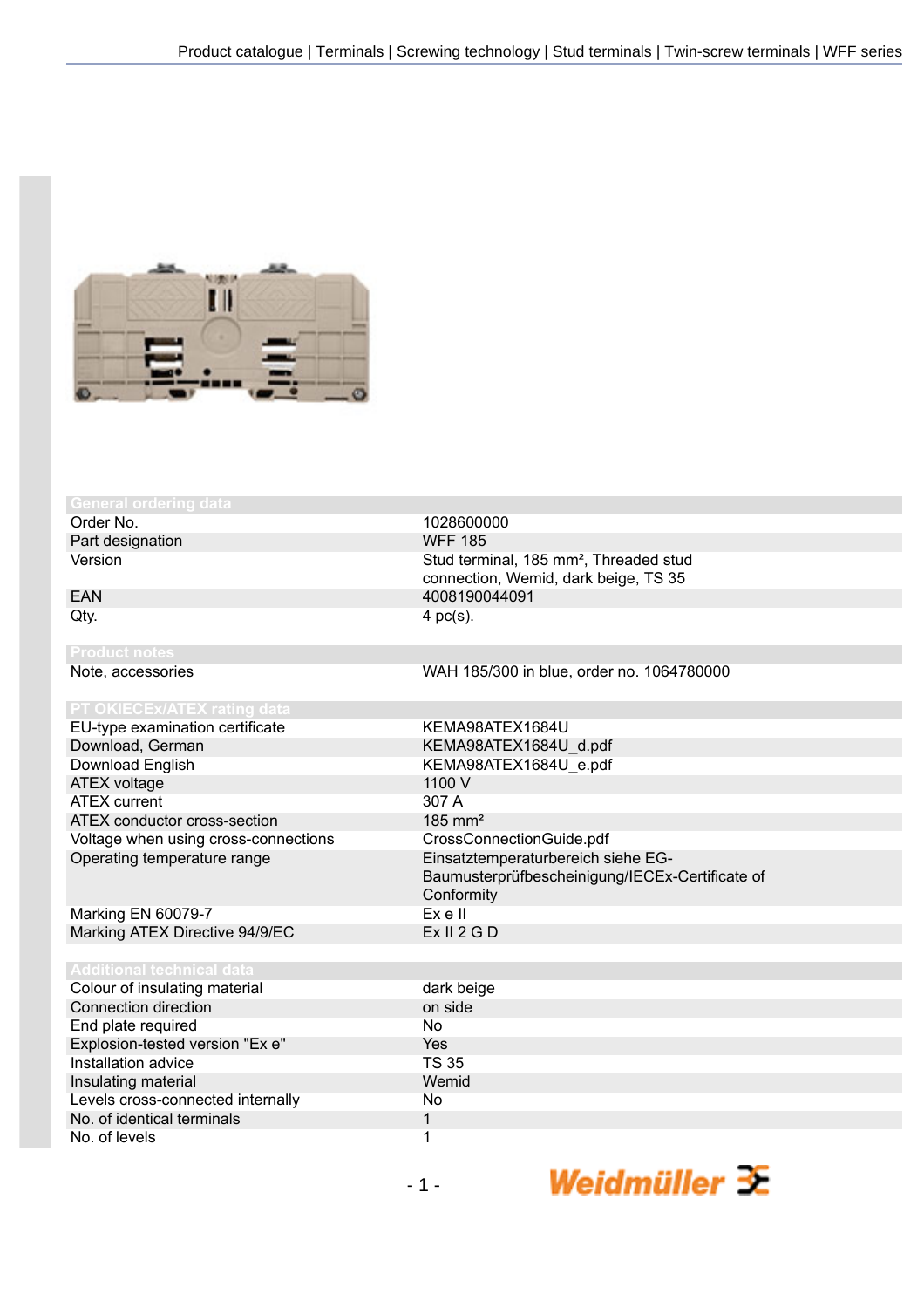| Additional technical data                         |                          |
|---------------------------------------------------|--------------------------|
| No. of terminal strips per level                  | 2                        |
| Open sides                                        | closed                   |
| Operating temperature range                       | $-50 °C$ , + 120 °C      |
| Product family                                    | <b>W-Series</b>          |
| Type of connection                                | Screwed                  |
| Type of mounting                                  | Snap-on                  |
| UL 94 flammability rating of insulation material  | $V-0$                    |
| Version                                           | Feed-through terminal    |
|                                                   |                          |
| <b>CSA rating data</b>                            |                          |
| Voltage (CSA)                                     | 600 V                    |
| <b>CSA</b> current                                | 360 A                    |
| Min. cross-section (CSA)                          | AWG 8                    |
| Max. cross-section (CSA)                          | kcmil 500                |
|                                                   |                          |
| <b>Conductors for clamping (additional</b>        |                          |
| connection)                                       |                          |
| Type of connection                                |                          |
| Flexible with ferrule, min. (DIN 46228 pt 1)      | $0.5$ mm <sup>2</sup>    |
| Flexible with ferrule, max. (DIN 46228 pt 1)      | $2.5$ mm <sup>2</sup>    |
|                                                   |                          |
| <b>Conductors for clamping (rated connection)</b> |                          |
| Clamping range, min.                              | $0.13$ mm <sup>2</sup>   |
| Clamping range, max.                              | $6 \text{ mm}^2$         |
| Type of connection                                | Threaded stud connection |
| 2nd type of connection                            | screwed                  |
| Connection direction                              | on side                  |
| No. of connections                                | 2                        |
| Stripping length                                  | 8 mm                     |
| Clamping screw                                    | M 3                      |
| <b>Blade size</b>                                 | $0.6 \times 3.5$ mm      |
| Tightening torque range                           | $0.60.8$ Nm              |
| Torque level with DMS electric screwdriver        | 2                        |
| Gauge to IEC 60947-1                              | A <sub>3</sub>           |
| Solid, min.                                       | $0.5$ mm <sup>2</sup>    |
| Solid, max.                                       | $6 \text{ mm}^2$         |
| Stranded, min.                                    | $0.5$ mm <sup>2</sup>    |
| Stranded, max.                                    | $4 \, \text{mm}^2$       |
| Flexible, min.                                    | $10 \text{ mm}^2$        |
| Flexible, max.                                    | $240$ mm <sup>2</sup>    |
| Flexible with ferrule, min. (DIN 46228/1)         | $0.5$ mm <sup>2</sup>    |
| Flexible with ferrule, max. (DIN 46228/1)         | $2.5$ mm <sup>2</sup>    |
| Flexible, min., ferrule with plastic collar (DIN  | $0.5$ mm <sup>2</sup>    |
| 46228 pt 4)                                       |                          |
| Flexible, max., ferrule with plastic collar (DIN  | $2.5$ mm <sup>2</sup>    |
| 46228 pt 4)                                       |                          |
| AWG conductor size, min.                          | <b>AWG 24</b>            |
| AWG conductor size, max.                          | <b>AWG 12</b>            |
| AWG conductor size, min.                          | $0.21$ mm <sup>2</sup>   |
| AWG conductor size, max.                          | $3.31$ mm <sup>2</sup>   |
|                                                   |                          |

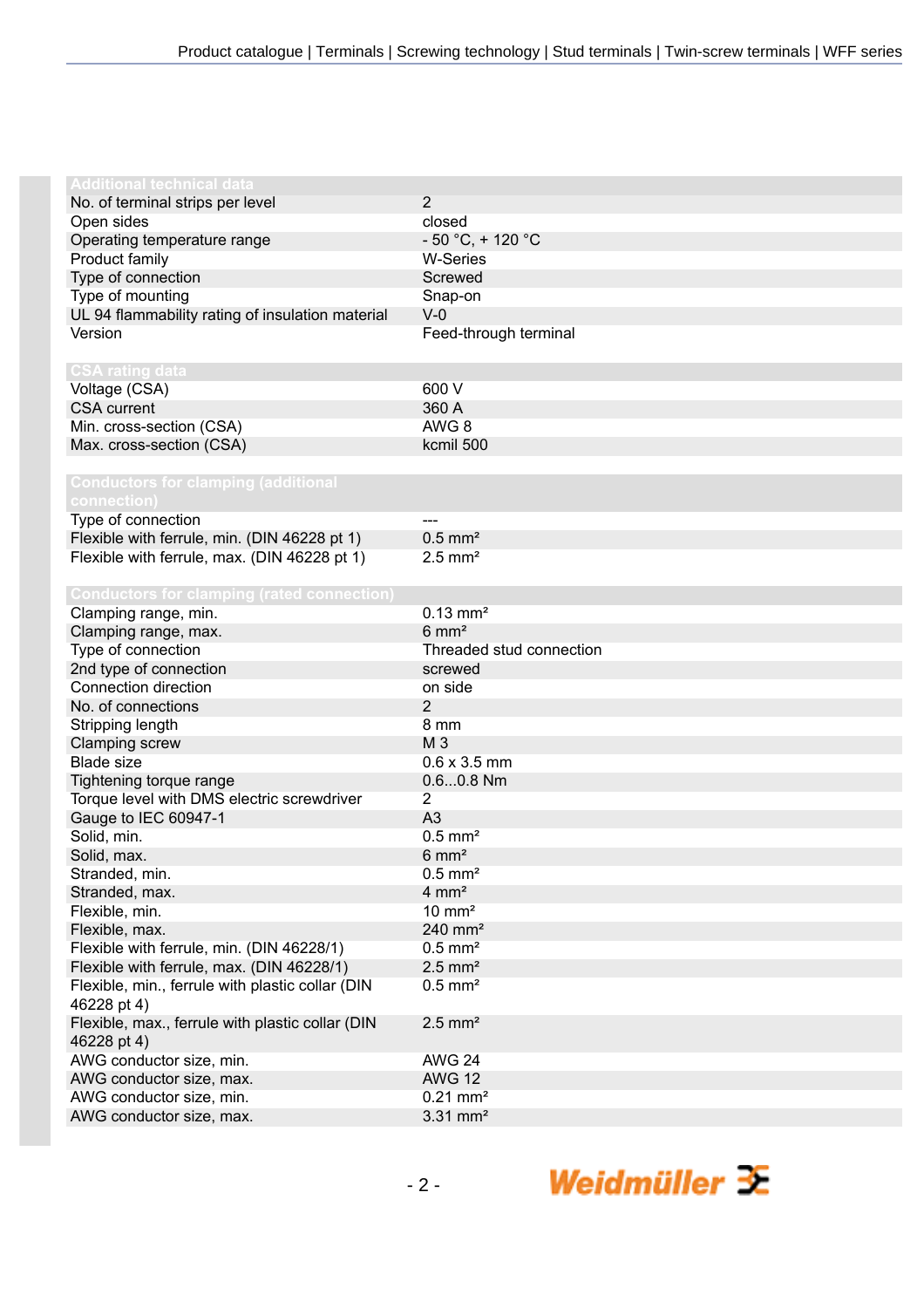| <b>Dimensions</b>                          |                         |
|--------------------------------------------|-------------------------|
| Width                                      | 55 mm                   |
| Height of lowest version                   | 79 mm                   |
| Length                                     | 163 mm                  |
| Weight                                     | 438.25 g                |
| TS 15 offset                               | 13.5 mm                 |
| TS 35 offset                               | 81.5 mm                 |
|                                            |                         |
| <b>Disconnect terminals</b>                |                         |
| Torque level with DMS electric screwdriver | $\overline{2}$          |
|                                            |                         |
| <b>Rating data</b>                         |                         |
| Rated cross-section                        | $185$ mm <sup>2</sup>   |
| Rated voltage                              | 1,000 V                 |
| Rated impulse voltage                      | 8 kV                    |
| Rated current                              | 353 A                   |
| Standards                                  | IEC 60947-7-1           |
| Current with max. conductor                | 415 A                   |
| Pollution severity                         | 3                       |
|                                            |                         |
| <b>Strap connection</b>                    |                         |
| Gauge to EN 50043                          | C <sub>11</sub>         |
| Strap 1, max.                              | $10 \times 24 \times 1$ |
| Strap 1, min.                              | $5 \times 24 \times 1$  |
| Strap 2, max.                              | 6 x 32 x 1              |
| Strap 2, min.                              | 8 x 32 x 1              |
|                                            |                         |
| <b>Stud connection</b>                     |                         |
| 2 cable lugs to DIN 46234                  | 25185 mm <sup>2</sup>   |
| 2 cable lugs to DIN 46234                  | $10185$ mm <sup>2</sup> |
| Cable lug to DIN 46234                     | 25240 mm <sup>2</sup>   |
| Cable lug to DIN 46234                     | $10240$ mm <sup>2</sup> |
| Clamping range, max.                       | $240$ mm <sup>2</sup>   |
| Clamping range, min.                       | $10 \text{ mm}^2$       |
| Stud size for spade connection             | M 12                    |
| Tightening torque range                    | 1431 Nm                 |
|                                            |                         |
| UL rating data                             |                         |
| Voltage (UL)                               | 1,000 V                 |
| Current (UL)                               | 380 A                   |
| Min. cross-section (UL)                    | AWG 8                   |
| Max. cross-section (UL)                    | kcmil 500               |
|                                            |                         |
| <b>Annrovals</b>                           |                         |

Approvals institutes